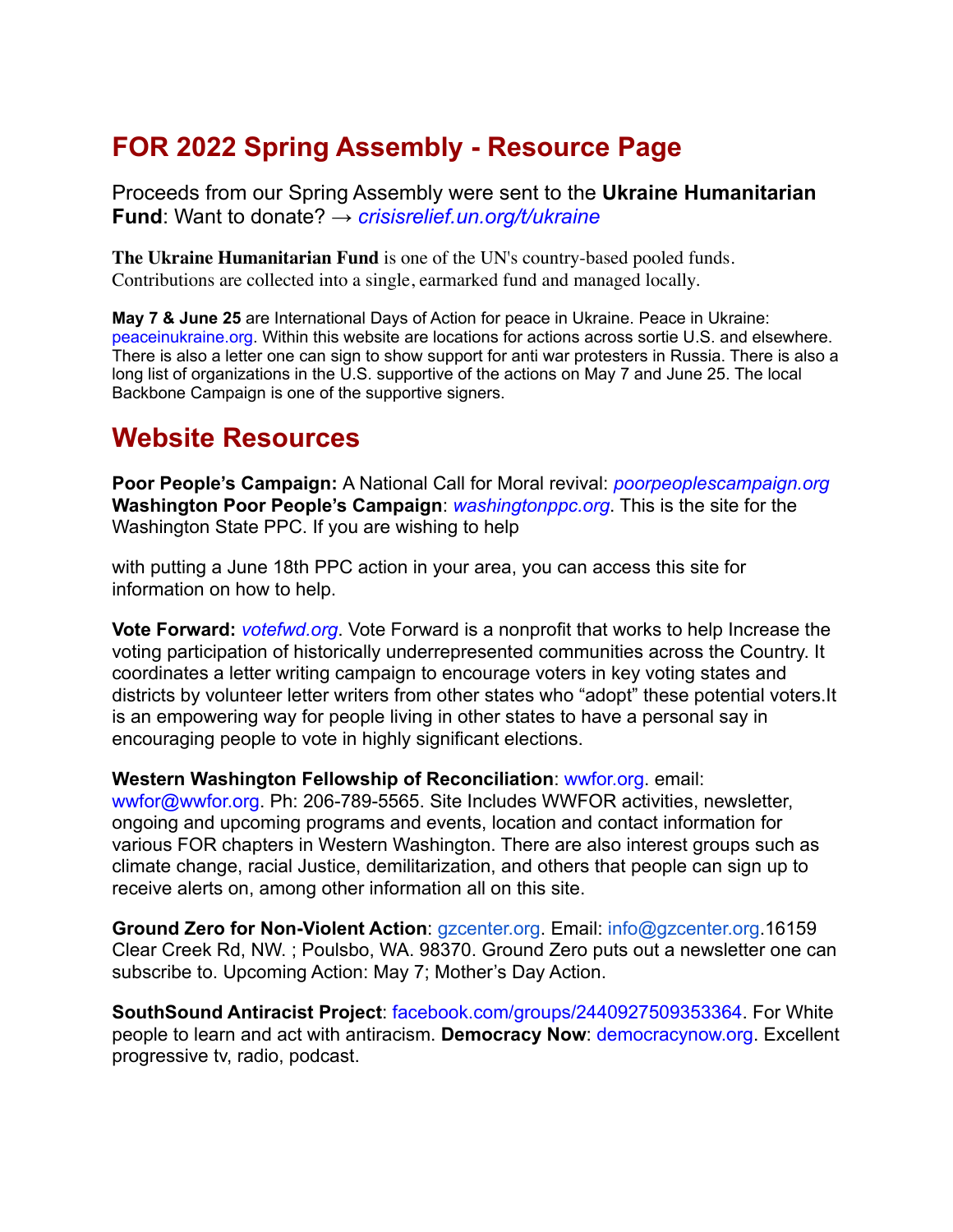**Washington Against Nuclear Weapons Coalition**: wanwcoalition.org. *Washington Against Nuclear Weapons (WANW)* is a statewide coalition that aims to reduce and eliminate all components of the 1.7 trillion dollar rebuild of the US nuclear weapons arsenal. Our ultimate goal is to prevent nuclear war and abolish nuclear weapons worldwide. They have monthly meetings. Tara Villalba, Abolition Organizer. Email: tara@wpsr.org.

**Indivisible**: indivisible.org. "We're a grassroots movement of thousands of local Indivisible groups with a mission to elect progressive leaders, rebuild our democracy, progressive advocacy, and electoral work." There probably is a local Indivisible group near you.

**Civility First**: civilityfirst.org "Civility First is a grass-roots movement promoting courteous public and private dialogue. We are a group of citizens from across the political spectrum who are concerned about the normalization of uncivil discourse, both online and in other shared spaces." This group provides training sessions, particularly in Western Washington.

**Braver Angels Washington**: braverangelswa.org. "Braver Angels Washington is working in our local communities by holding workshops, debates and public presentations designed to bridge the polarizing political divide we experience in our country."

**Waging Nonviolence**: wagingnonviolence.org. Thorough reporting in this weekly newsletter on nonviolent actions and events; can subscribe through the website.

## **Book Resources**

*Revolutionary Nonviolence: Organizing For Freedom.* James M. Lawson, Jr. with Michael K. Honey and Kent Wong. Foreword by Angela Davis. 2022.

*The Third Reconstruction: How a Moral Movement is Overcoming the Politics of Division and Fear.* Rev. Dr. William Barber, Jonathan Wilson-Hartgrove. 2016.

*Why Civil Resistance Works: The Strategic Logic of Nonviolent Conflict* (Columbia Studies in Terrorism and Irregular Warfare. Erica Chenoweth, Maria Stephan. 2012. For more than a century, from 1900 to 2006, campaigns of nonviolent resistance were more than twice as effective as their violent counterparts in achieving their stated goals.

**Other books by Dr. Michael Honey:** *To The Promised Land*, 2018. *Sharecropper's Troubadour*: John L. Handcox, The Southern Tenant Farmers' Union, and the African American Song Tradition, 2013. *Going Down Jericho Road*: The Memphis Sanitation Strike: Martin Luther King's Last Campaign, 2008. *All Labor Has Dignity*: Martin Luther King and the Fight For Economic Justice, 2011. *Black Workers Remember*: Oral History of Segregation, Unionism, and the Freedom Struggle, 2000.